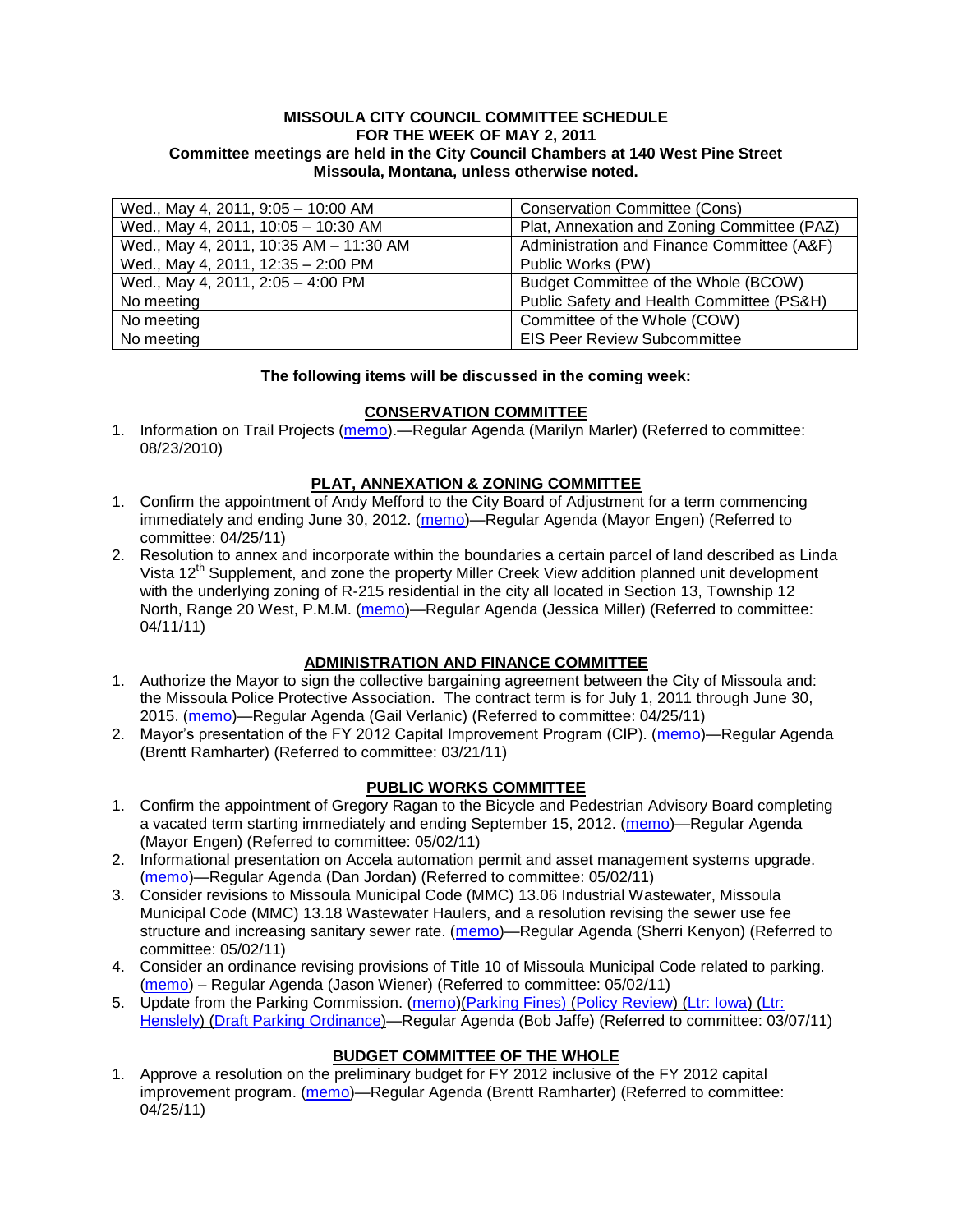#### \*\*\*\*\*\*\*\*\*\*\*\*\*\*\*\*\*\*\*\*\*\*\*\*\*\*\*\*\*\*\*\*\*

#### **The following items have been referred to City Council committees, but the committees will not discuss them in the coming week:**

# **PUBLIC SAFETY AND HEALTH COMMITTEE**

- 1. Police Department Update Ongoing in Committee. (Mark Muir)
- 2. Fire Department Update Ongoing in Committee (Mike Painter)
- 3. Health Department Update Ongoing in Committee. (Ellen Leahy)
- 4. An [ordinance](ftp://ftp.ci.missoula.mt.us/Packets/Council/2008/2008-12-15/2008CatOrdinanceAmendment%5B1%5D.pdf) amending Missoula Municipal Code Chapter 6.09 entitled "Missoula Cat Ordinance" section 6.09.010 through 6.09.090 to amend definitions, to limit the number of cats over the age of four months that a person, family, or household can harbor, keep, or maintain to five and to enact other general amendments. [\(PS&H\)](ftp://ftp.ci.missoula.mt.us/Packets/Council/2008/2008-12-15/081210psh.pdf) (Returned from Council floor: 01/12/09)
- 5. An [ordinance](ftp://ftp.ci.missoula.mt.us/Packets/Council/2008/2008-12-15/DogOrdinance--PSHrevisions.pdf) amending Missoula Municipal Code Title 6 entitled "Animals" generally amending Chapter 6.04 entitled "Animals Running at Large" and Chapter 6.08 entitled "Dogs and Pet Shops," increasing the fee when an animal is impounded and establishing a fee for a boarding kennel license. [\(PS&H\)](ftp://ftp.ci.missoula.mt.us/Packets/Council/2008/2008-12-15/081210psh.pdf) (Returned from Council floor: 01/12/09)
- 6. Review implementation of the Missoula Outdoor Lighting Ordinance [\(memo\)](http://www.ci.missoula.mt.us/DocumentView.aspx?DID=4420).—Regular Agenda (Dave Strohmaier) (Referred to committee: 08/09/10)

# **CONSERVATION COMMITTEE**

- 1. Update from Greenhouse Gas Energy Conservation Team. [\(memo\)](http://www.ci.missoula.mt.us/DocumentView.aspx?DID=5945)—Regular Agenda (Ben Schmidt and Marilyn Marler) (Referred to committee: 04/11/11)
- 2. Discuss the city's strategy to complete a boundary survey of Greenough Park. [\(memo\)](http://www.ci.missoula.mt.us/DocumentView.aspx?DID=5875)—Regular Agenda (Dave Strohmaier) (Referred to committee: 04/04/11)
- 3. Grant of a conservation easement to the City on a 20.57 acre parcel on the west side of Mt. Jumbo and transfer in fee simple of a 6.28 acre parcel located adjacent and to the north. [\(memo\)](http://www.ci.missoula.mt.us/DocumentView.aspx?DID=6170)—Regular Agenda (Jackie Corday) (Referred to committee: 04/18/11)
- 4. Update on the University's efforts to install or utilize biomass fuel to generate energy on campus. [\(memo\)](http://www.ci.missoula.mt.us/DocumentView.aspx?DID=6268)—Regular Agenda (Dick Haines) (Referred to committee: 04/25/11)
- 5. A resolution that authorizes contributing towards the purchase of a 35 acre parcel adjacent to Deer Creek Road near Bonner with 2006 Open Space Bond funds. [\(memo\)](http://www.ci.missoula.mt.us/DocumentView.aspx?DID=6254)—Regular Agenda (Jackie Corday) (Referred to committee: 04/25/11)

### **PLAT, ANNEXATION & ZONING COMMITTEE**

- 1. Annexation. (see separate list at City Clerk's Office for pending annexations) (Ongoing in Committee)
- 2. Update the Rattlesnake Valley Comprehensive Plan Amendment [\(memo\)](ftp://ftp.ci.missoula.mt.us/Packets/Council/2007/2007-04-02/Referrals/Rattlesnake_Plan_Update_referral.pdf).—Regular Agenda (Dave Strohmaier) (Referred to committee: 04/02/07)
- 3. Request to rezone the property legally described as Lot 3 of Scott Street Lots Subdivision, located in Section 16, T13N, R19W, P.M.M. form D (Industrial) to I-1 (Light Industrial), based on the finding of fact and conclusions of law. (PAZ [05/21/08\)](ftp://ftp.ci.missoula.mt.us/Packets/Council/2008/2008-06-02/080521paz.pdf) (Returned from Council floor: 6/2/08)
- 4. Ongoing discussion of City planning issues with members of the Planning Board.—Regular Agenda (Bob Jaffe) (Referred to committee: 3/20/06)
- 5. Resolution repealing resolution No. 7404 and declaring the annexation of Lots 53 and 54 Dinsmore's Orchard Homes No. 5 null and void. [\(memo\)](http://www.ci.missoula.mt.us/DocumentView.aspx?DID=5349)—Regular Agenda (Jessica Miller) (Referred to committee: 01/10/11)

# **ADMINISTRATION AND FINANCE COMMITTEE**

- 1. Approve claims. (Ongoing) (Consent Agenda)
- 2. Approve journal vouchers. (Ongoing) (Consent Agenda)
- 3. Approve budget transfers. (Ongoing) (Consent Agenda)
- 4. An ordinance amending the municipal code as it relates to bike licensing. [\(A&F\)](ftp://ftp.ci.missoula.mt.us/Packets/Council/2008/2008-12-15/081210af.pdf) (Returned from council floor: 12/15/08)
- 5. Implications of establishing maintenance districts. [\(memo\)](ftp://ftp.ci.missoula.mt.us/Packets/Council/2009/2009-05-11/Referrals/MaintenanceDistricts.pdf) Regular Agenda (Bob Jaffe) (Referred to committee: 05/11/09)
- 6. Clarify position of council member who also serves on the board of a non-profit agency that has dealings with the city. [\(memo\)](http://www.ci.missoula.mt.us/DocumentView.aspx?DID=1840) – Regular Agenda (Ed Childers) (Referred to committee: 07/20/2009)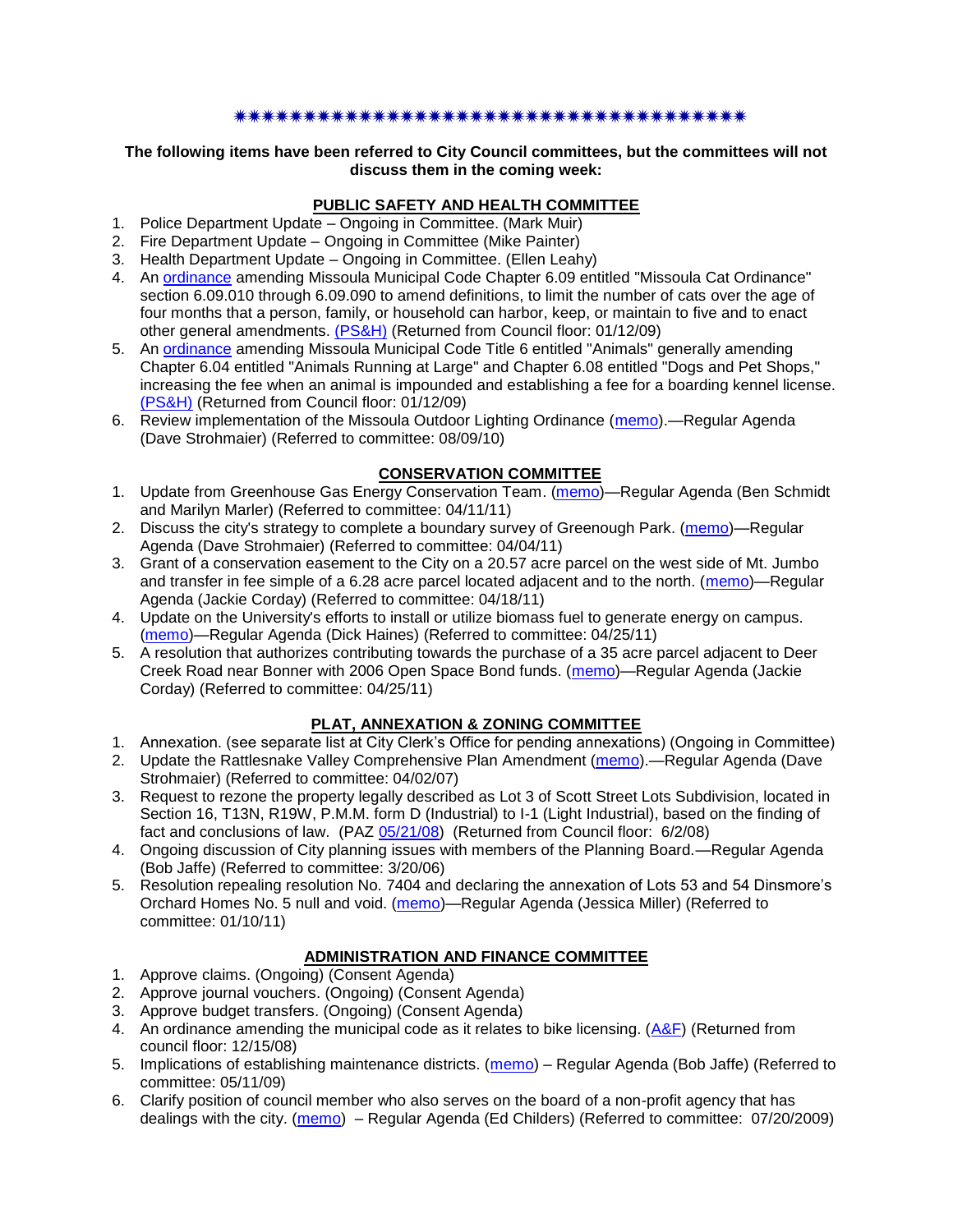- 7. Review the FY 2011-15 capital improvement projects (CIP). [\(memo\)](http://www.ci.missoula.mt.us/DocumentView.aspx?DID=3522) Regular Agenda (Brentt Ramharter) (Referred to committee: 04/19/2010)
- 8. Amend Council rules to change the Council's regular meeting schedule to two meetings per month [\(memo\)](http://www.ci.missoula.mt.us/DocumentView.aspx?DID=4027).—Regular Agenda (Marty Rehbein) (Referred to committee: 06/07/10)
- 9. Discuss the disposition of surplus city property. [\(memo\)](http://www.ci.missoula.mt.us/DocumentView.aspx?DID=4862)—Regular Agenda (John Newman) (Referred to committee: 10/25/10)
- 10. Amend the FY 2010 budget to appropriate expenditures that were not identified in the original budget. [\(memo\)](http://www.ci.missoula.mt.us/DocumentView.aspx?DID=4883)—Regular Agenda (Brentt Ramharter) (Referred to committee: 11/01/2010)
- 11. Discuss outstanding third-party contracts. [\(memo\)](http://www.ci.missoula.mt.us/DocumentView.aspx?DID=4956)—Regular Agenda (Lyn Hellegaard) (Referred to committee: 11/08/10)
- 12. Review the city's current policy for charging the public for various city-produced documents [\(memo\)](http://www.ci.missoula.mt.us/DocumentView.aspx?DID=5143) Regular Agenda (Dave Strohmaier) (Referred to committee: 12/06/10)
- 13. Confirm the reappointment of Mark Muir to the Impact Fee Advisory Committee completing a term commencing December 1, 2010 and ending November 30, 2014. (Returned from Council floor: 11/1/10)
- 14. Provide an opportunity for the public to comment on whether the Palace Apartment low-income housing rehabilitation project located at 149 W. Broadway meets a community housing need. [\(memo\)](http://www.ci.missoula.mt.us/DocumentView.aspx?DID=6257)—Regular Agenda (Marty Rehbein) (Referred to committee: 04/25/11)

## **PUBLIC WORKS COMMITTEE**

- 1. Consider the sizes of grease interceptors for the restaurant industry [\(memo\)](ftp://ftp.ci.missoula.mt.us/Packets/Council/2008/2008-04-21/Referrals/Industrial_waste_restaurants.pdf).—Regular Agenda (Stacy Rye and Bob Jaffe) (Referred to committee: 04/21/08)
- 2. Review infrastructure conditions at the locations of serious and fatal traffic accidents: 2007-2009 [\(memo\)](http://www.ci.missoula.mt.us/DocumentView.aspx?DID=3031).—Regular Agenda (Jason Wiener) (Referred to committee: 01/25/10)
- 3. T4 America partner support [\(memo\)](http://www.ci.missoula.mt.us/DocumentView.aspx?DID=4452) Regular Agenda (Stacy Rye) (Referred to committee: 08/16/10)
- 4. Presentation from Public Works staff regarding proposed process for finding contractors and awarding bids for reconstruction of Russell Street. [\(memo\)](http://www.ci.missoula.mt.us/DocumentView.aspx?DID=5042)—Regular Agenda (Bob Jaffe) (Referred to committee: 11/15/2010)
- 5. Resolution to change the speed limit on Reserve Street between Brooks and 39<sup>th</sup> Street. [\(memo\)](http://www.ci.missoula.mt.us/DocumentView.aspx?DID=5418) Regular Agenda (Wayne Gravatt) (Referred to committee: 01/24/11)
- 6. Confirm the reappointments of Carol Williams and Theresa Cox to the Missoula Parking Commission for a term commencing May 1, 2011 and ending April 30, 2015. [\(memo\)](http://www.ci.missoula.mt.us/DocumentView.aspx?DID=5727)—Regular Agenda (Mayor Engen) (Referred to committee: 03/14/11)
- 7. Consider an ordinance and emergency ordinance of the Missoula City Council amending Missoula Municipal Code Chapter 3.18 entitled Sewer Connection Expense Relief Loan Program. [\(memo\)](http://www.ci.missoula.mt.us/DocumentView.aspx?DID=6161)-Regular Agenda (Kevin Slovarp) (Referred to committee: 04/18/11)
- 8. Approve the installation of an indoor shooting range at 1010 North Avenue per MMC 9-62.040. [\(memo\)](http://www.ci.missoula.mt.us/DocumentView.aspx?DID=6173)—Regular Agenda (Doug Harby) (Referred to committee: 04/18/11)

# **COMMITTEE OF THE WHOLE**

- 1. Mayor's Update Ongoing in Committee. (Mayor Engen)
- 2. Updates from Council representatives on the Health Board, Community Forum, Transportation Policy Coordinating Committee, other boards and commissions as necessary. – (Ongoing in Committee)
- 3. Joint meeting of the Mayor, City Council and County Commission; a facilitated quarterly OPG review as directed in the [Interlocal Agreement](ftp://ftp.ci.missoula.mt.us/Documents/Mayor/OPG/Adopted-ILA-2005.pdf) (Agenda)—Ongoing (Mayor Engen)
- 4. Joint meeting between the Missoula City Council and the Missoula County Public Schools' Board of Trustees [\(memo\)](ftp://ftp.ci.missoula.mt.us/Packets/Council/2007/2007-09-17/Referrals/Council_School_Board_referral.pdf).—Regular Agenda (Dave Strohmaier) (Referred to committee: 09/17/07)
- 5. Examination of Office Planning and Grants [\(memo\)](ftp://ftp.ci.missoula.mt.us/Packets/Council/2008/2008-09-08/Referrals/080825HendricksonOPGreferral.pdf)—Regular Agenda (Lyn Hellegaard) (Referred to committee: 09/08/08)
- 6. Consider a regular and an emergency ordinance to adjust ward boundaries. [\(memo\)](http://www.ci.missoula.mt.us/DocumentView.aspx?DID=5641)—Regular Agenda (Laval Means) [\(Revised Option 2\)](http://www.ci.missoula.mt.us/DocumentView.aspx?DID=5896) [\(Revised Option 3\)](http://www.ci.missoula.mt.us/DocumentView.aspx?DID=5944) (Referred to committee: 02/28/11)
- 7. Administration and Council discuss legislative matters. [\(memo\)](http://www.ci.missoula.mt.us/DocumentView.aspx?DID=5433)—Regular Agenda (Ed Childers) (Referred to committee: 01/24/11)

# **BUDGET COMMITTEE OF THE WHOLE**

1. Mayor's presentation of the FY 2012 Budget. [\(memo\)](http://www.ci.missoula.mt.us/DocumentView.aspx?DID=5788)—Regular Agenda (Brentt Ramharter) (Referred to committee: 03/21/11)